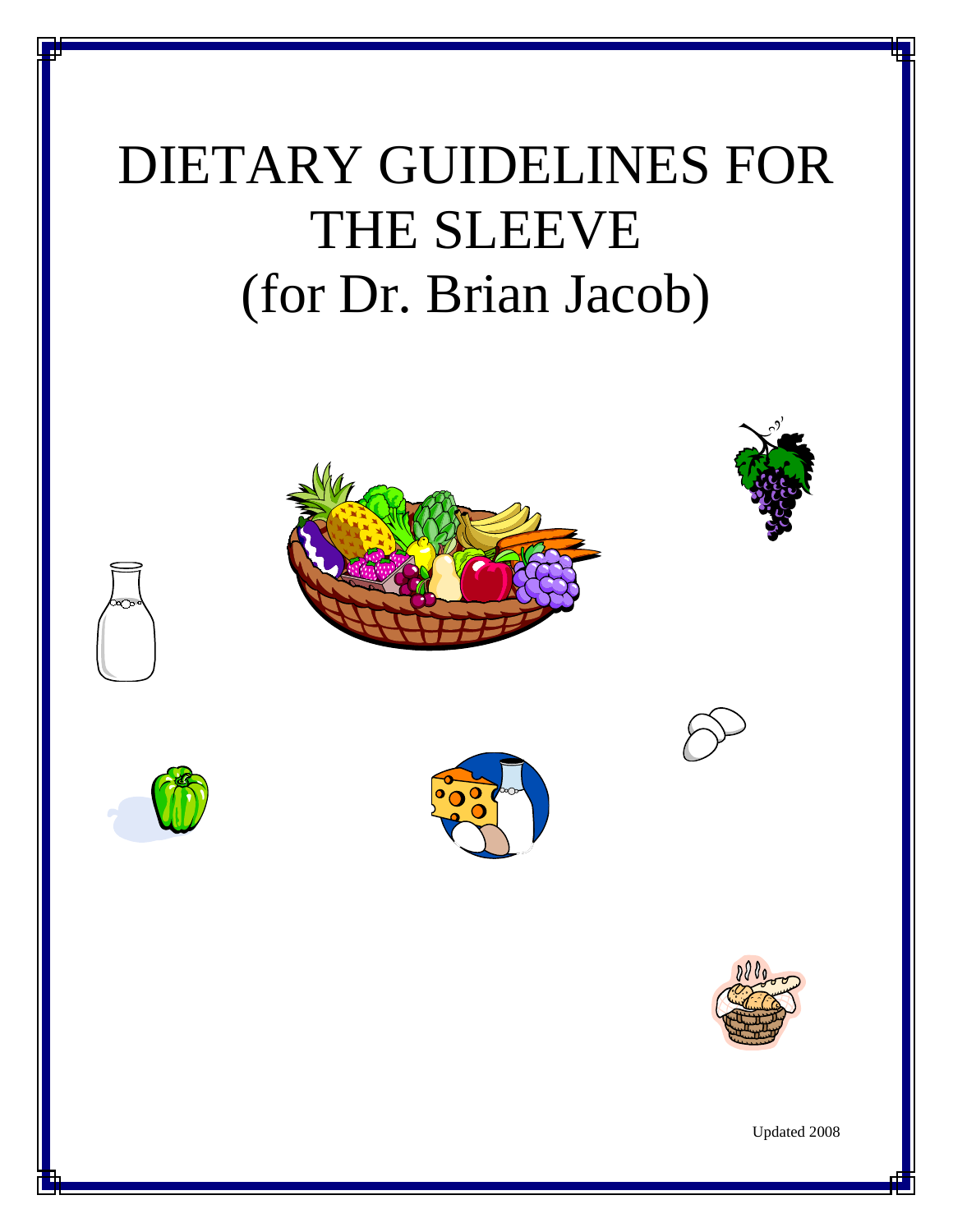## **"Sleeve Basics"**

- **Make a follow-up appointment with your Registered Dietitian at 1 month, 3 months, 6 months, 9 months and 1 year after surgery to determine if your diet is advancing appropriately. Surgery is only the first step. Following the dietary guidelines and getting enough exercise will help you reach your weight loss goal.**
- $\triangleright$  Eat and chew slowly- it should take  $\frac{1}{2}$  hour for each meal.
- $\triangleright$  Avoid concentrated sugars; they will slow down weight loss (see page 8).
- $\triangleright$  Limit fats because they can lead to nausea and weight gain.
- $\triangleright$  During your meal, eat protein first, then fruits and vegetables, and then whole grains. The diet should always be high in protein and low in refined carbohydrates.
- $\triangleright$  Avoid snacking, which is usually referred to as "grazing".
- $\triangleright$  Remember the stomach can only hold about 4 ounces after surgery.
- $\triangleright$  Stop eating when you feel full if ignored, vomiting will follow.
- $\triangleright$  Drink at least 6 8 8oz cups of non-calorie, non-carbonated fluids per day to prevent dehydration and constipation. Sip it slowly. Don't drink it all at once. Avoid fruit juices, alcohol, regular soda, and whole milk since these are higher in calories.
- $\triangleright$  Stop drinking liquids 15 minutes before meals, don't drink with meals, and resume 1 hour after meals. Liquids push the food through the stomach more rapidly, making you hungry shortly after eating.
- $\triangleright$  Eat 3 small nutrient dense meals + 1 high protein supplement or snack a day.
- $\triangleright$  Remember to take your supplements and medications.
- $\triangleright$  Introduce one new food at a time in order to rule out an intolerance. It is normal to experience intolerance to food. If a food is not tolerated, reintroduce it in 1 week.
- $\triangleright$  If you cannot tolerate dairy, substitute Lactaid for milk. You may need to take Lactase pills with dairy to help digest the lactose.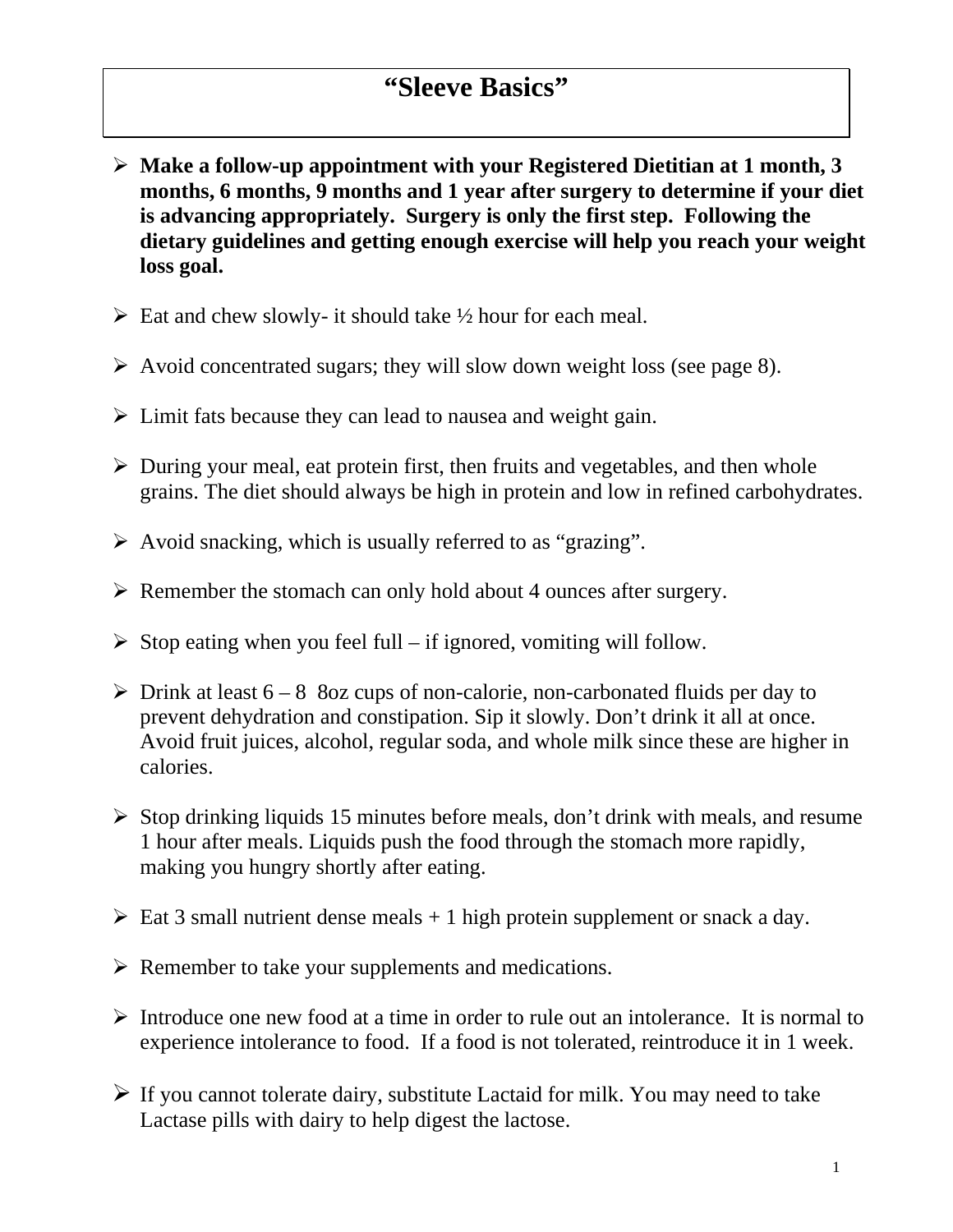# **Your Diet Progression During & After Your Hospital Stay**

This is a general guideline of when to introduce various foods. Everyone is different and may not progress at the same rate. The dietitian will review the advancement of your diet at your follow-up visits after surgery.

## **DAY ONE – NOTHING BY MOUTH** (the hospital may say you are "NPO")

### **STAGE I – CLEAR LIQUIDS**

*First 2-4 meals immediately after surgery*

- It is composed of clear, low calorie, sugar free fluids (the hospital may say you are on a "no concentrated sweets" diet).
- You will get water, decaffeinated tea, broth, diet jello, Propel (the lowsugar form of Gatorade).
- Try to slowly sip 4 oz  $(1/2$  cup) of fluid over every waking hour.
- Sipping fluids out of bottles or straws may cause gas.

## **STAGE II** – **PUREED FOODS**

*.*

*After you tolerate Stage I you will progress to a Stage II in the hospital. You will go home on this diet and follow it for approximately 1 month*

- If for some reason you are not advanced to the Stage II diet in the hospital, and you go home on Stage I, make sure you include liquids high in protein. Examples are: skim milk, Lactaid milk, No Added Sugar Carnation Instant Breakfast powder  $\mathcal{B}$ , mixed with milk, low fat strained cream soup
- This stage is composed of foods low in fat and sugar, and high in protein.
- You will need a blender and/or a food processor if you do not like to eat "baby" foods.
- Try to slowly sip 4-6 oz of fluids over every waking hour between meals.
- You should be eating at least 50 grams of protein each day.

**Food Examples** (see page 4 for more suggestions):

- Pureed vegetables and fruits
- Low fat cottage cheese, sugar free puddings
- Diet yogurt, such as Dannon Light and Fit  $\otimes$
- Oatmeal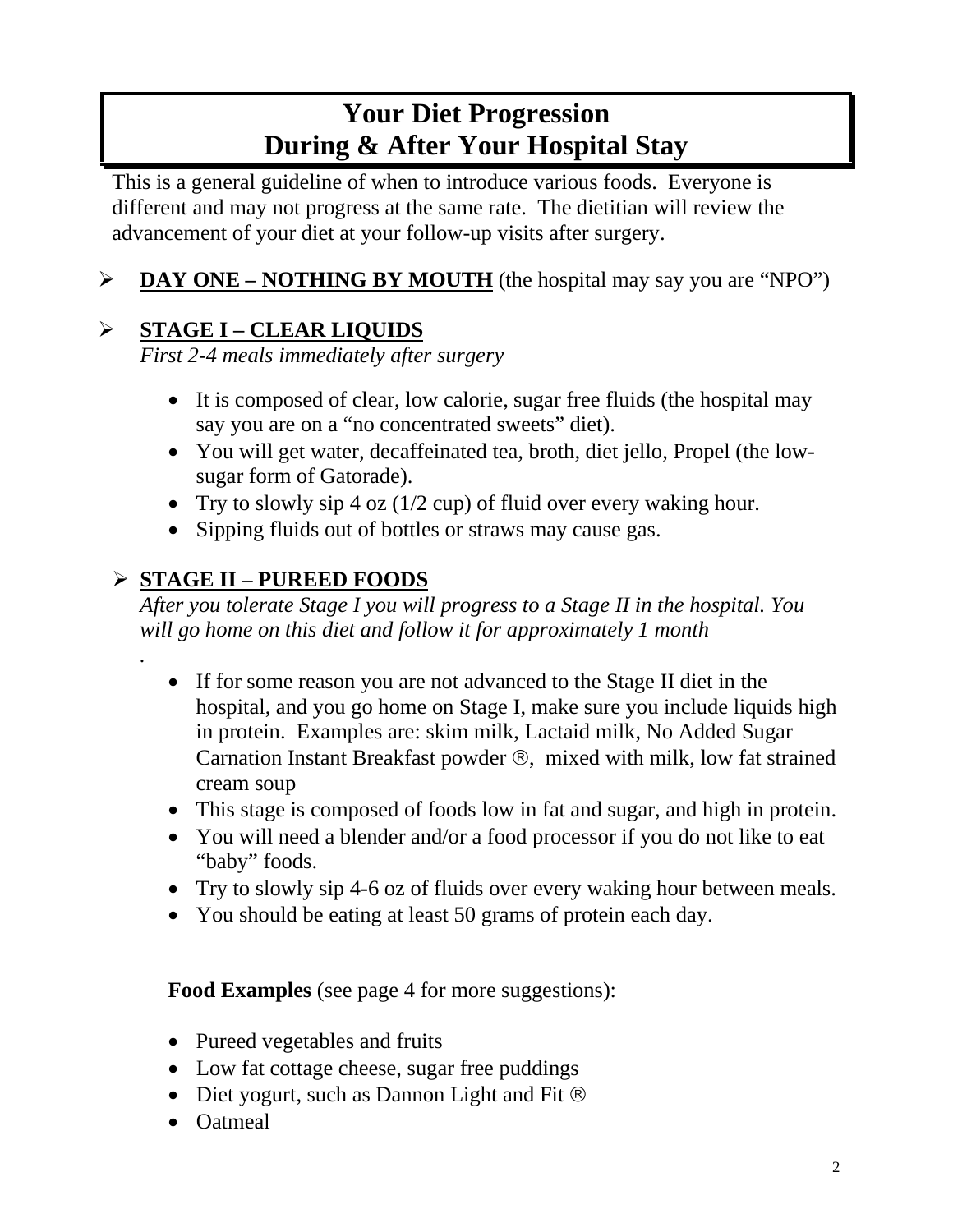## **STAGE III** – **SOFT/REGULAR FOODS**

*If all foods in Stage II are tolerated, you will gradually advance to Stage III. This happens approximately 1 month after surgery.*

- A feeling of fullness will come from eating solid foods. Eating very mushy/liquid foods, drinking liquids with sugar, drinking liquids during meals, or snacking during the day will slow down your weight loss.
- It is composed of lean protein, fruits, vegetables, and whole grains, while following a diet low in fat and sugar, and high in fiber (the majority of fiber will come from fruits and vegetables).
- The most common food intolerances are:
	- 1. Bread, rice, pasta (toasted products are better tolerated)
	- 2. Red meat
	- 3. Skins, seeds, and peels of fruits and vegetables
	- 4. Stringy vegetables like celery, asparagus, and coleslaw
	- 5. White chicken/turkey
- This stage is very individualized. You will eventually be able to tolerate a variety of foods from each of the food groups.

#### **Food Examples:**

- Lean ground meat/turkey, chicken legs/thighs without skin
- Eggs, soft flaky fish, canned tuna, and tofu products
- Slices of low fat cheese
- Unsweetened cooked/canned fruits and vegetables
- Crackers and toast, unsweetened cereal with skim milk
- Beans and peas

#### **Recommended times of when to introduce the following foods:**

- **2 Months Post-op:** Diced Poultry (no skin), vegetable burgers, soft cooked vegetables, soft fruits (watermelon, honeydew, peaches, plums).
- **3 Months Post-op:** Rice, soft bread, lean ground meat and turkey, duck.
- **4 Months Post-op:** Veal, crunchy fruits and vegetables including salads.
- **6 Months Post-op:** Beef and Pork (choose poultry and fish more often in view of lower fat content).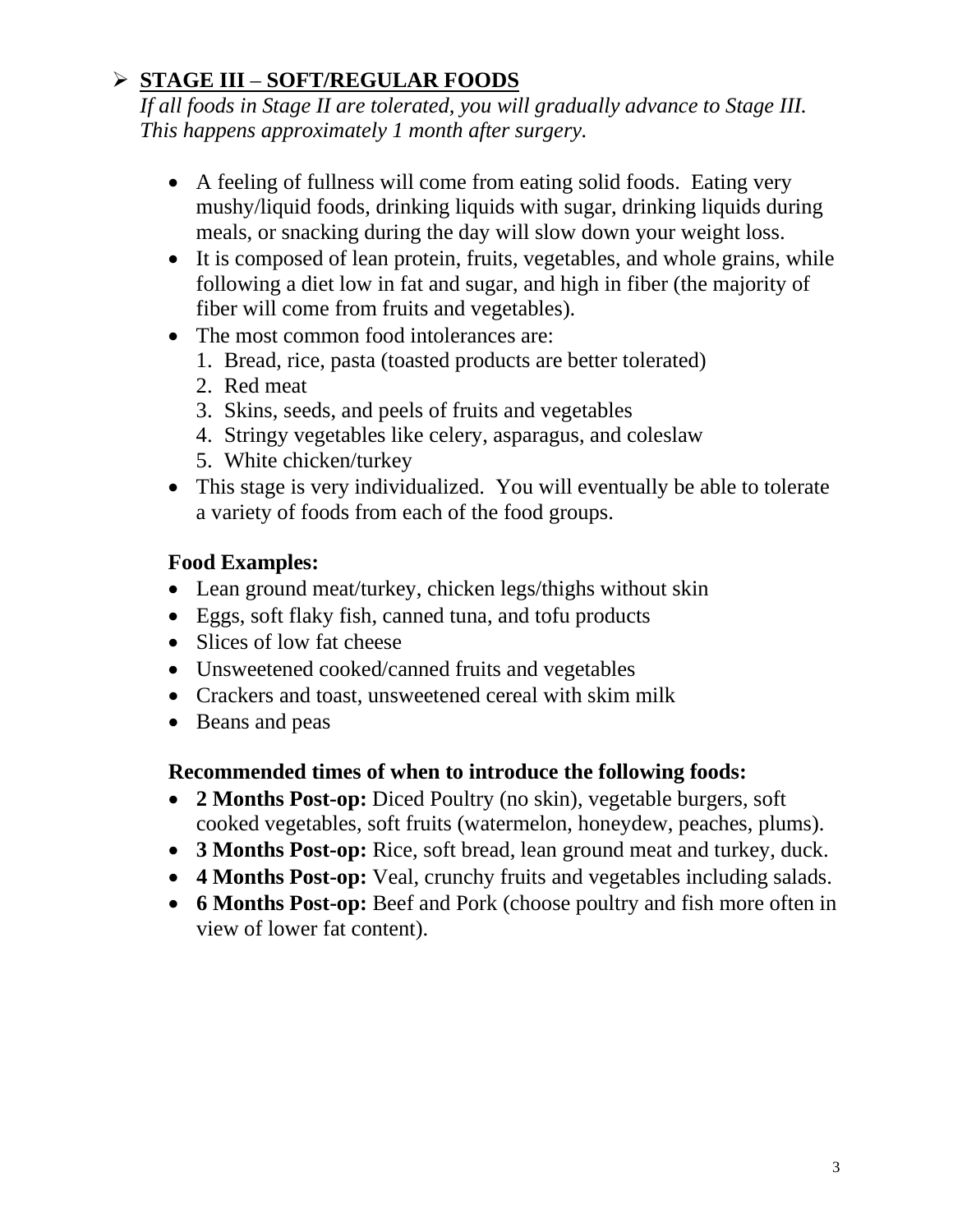#### **Food Suggestions for the Puree Diet (First Month)**

| <b>Food Group</b>                                                                                                                                                  | <b>Food Choices</b>                                                                                                                                                                                                                                      |
|--------------------------------------------------------------------------------------------------------------------------------------------------------------------|----------------------------------------------------------------------------------------------------------------------------------------------------------------------------------------------------------------------------------------------------------|
| Cereal<br>(No bread, rice, or pasta during                                                                                                                         | Hot cereal – unsweetened oatmeal, cream of wheat, and                                                                                                                                                                                                    |
| the 1 <sup>st</sup> month)                                                                                                                                         | grits.                                                                                                                                                                                                                                                   |
| 1-2 serving/d $1 = \frac{1}{4}$ cup                                                                                                                                |                                                                                                                                                                                                                                                          |
| <b>Fruit</b><br>1-2 serving/d $1 = \frac{1}{4}$ cup                                                                                                                | Unsweetened applesauce, any fruit pureed with out the<br>skin (if jarred/canned choose fruits in their own juice, not<br>in syrup), mashed ripe banana.                                                                                                  |
| Vegetable<br>2-3 serving/d $1 = \frac{1}{4}$ cup                                                                                                                   | Any vegetable (except corn) cooked soft ("overcooked")<br>and blended or mashed thoroughly with the back of a<br>fork.                                                                                                                                   |
| Meat, Poultry, Fish,                                                                                                                                               | Chopped up soft poached eggs or scrambled eggs. Fish                                                                                                                                                                                                     |
| <b>Nuts, Beans and Eggs</b>                                                                                                                                        | cooked very soft and moist, mashed with liquid or low                                                                                                                                                                                                    |
|                                                                                                                                                                    | fat mayonnaise (no added vegetables). Silken tofu.                                                                                                                                                                                                       |
| 3-4 serving/d $1 = \frac{1}{4}$ cup                                                                                                                                |                                                                                                                                                                                                                                                          |
| Milk, Cheese, and                                                                                                                                                  | Low fat or non fat cottage cheese or ricotta cheese, sugar                                                                                                                                                                                               |
| <b>Yogurt</b><br>1-2 serving/d $1 = \frac{1}{4}$ cup                                                                                                               | free custards and puddings, non-fat unsweetened / sugar<br>free yogurt, sugar free frozen yogurt, and sugar free fat<br>free ice cream.                                                                                                                  |
| <b>Fats and Oils</b>                                                                                                                                               | Limit all                                                                                                                                                                                                                                                |
| <b>Miscellaneous</b>                                                                                                                                               | Blended soups (no chunks of vegetables or meat) - limit<br>cream soups to low fat versions– Healthy choice ®,<br>Progresso Lite ®, and Healthy Request ®, egg drop soup<br>and miso soup.<br>Sugar free jello, sugar free popsicles (Dole ® or Starburst |
| 2-3 servings/d $1 = \frac{1}{4}$ cup                                                                                                                               | ®), Pedialyte ® popsicles, sugar free/fat free ice cream.                                                                                                                                                                                                |
| <b>Non-calorie Liquids</b><br>(Sip as much liquid as you can<br>tolerate. Do not drink during<br>meals. Try to drink at least 6 to<br>8 8oz cups of fluid per day) | Flat Diet soda, Skim milk or Skim Plus ®, Crystal Light<br>®, decaf coffee and tea, broth, any sugar free beverages:<br>sugar free Kool Aid ® and Diet Snapple®, and water!<br>Acceptable sweeteners: Nutrasweet ®, Sweet and Low<br>®, Splenda ®.       |

**For people who do not want to do any preparing, canned and jarred baby foods are acceptable. Choose the ones low in sugar and higher in protein (meat and chicken).**

**All foods can be eaten (low in sugar and fat) as long as they are put into a blender and the final consistency is puree.**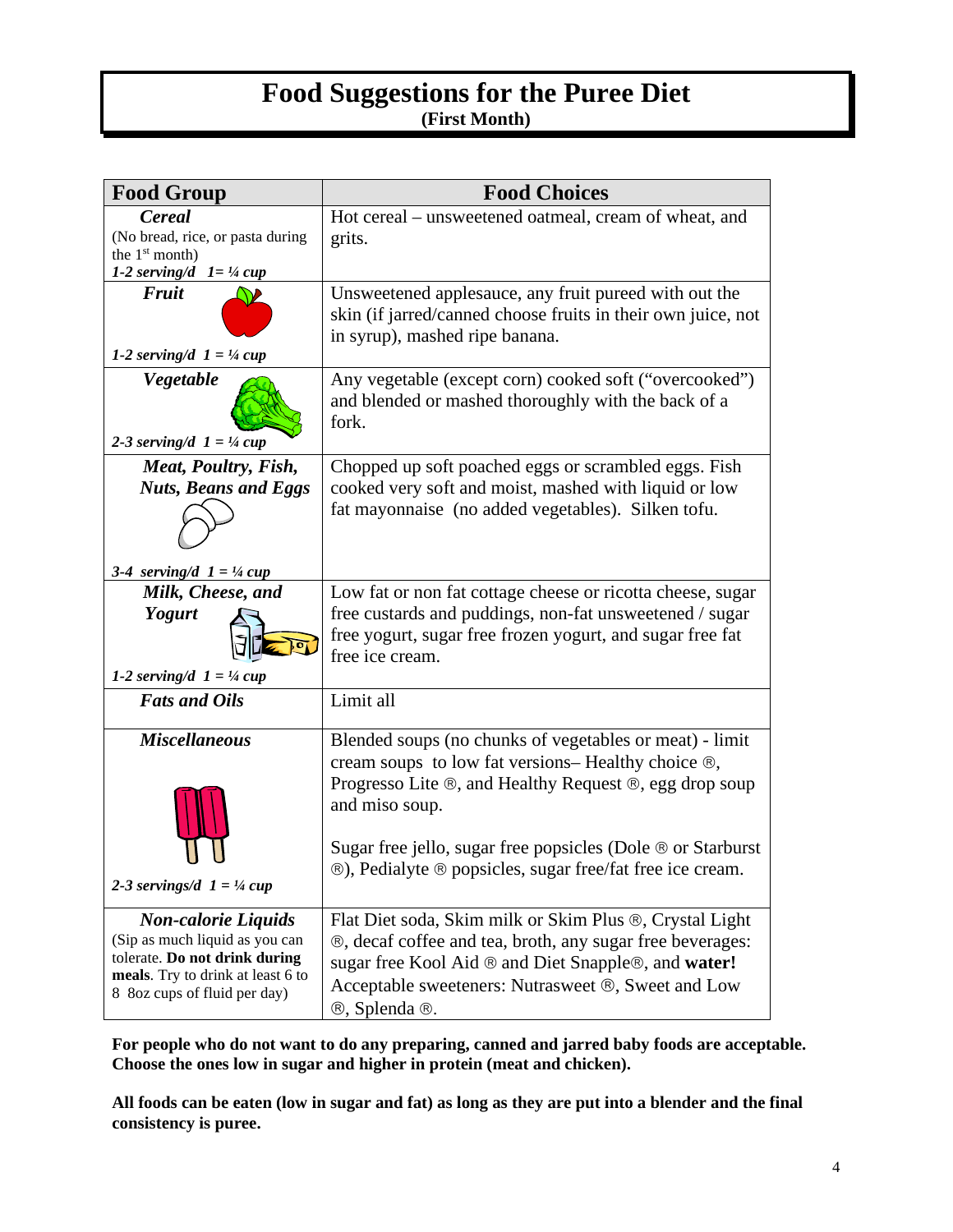## **SHOPPING LIST** for **STAGE II – PUREED FOODS**

*It is recommended that you buy some of these items before surgery so you are prepared for when you get home from the hospital.*

Applesauce (no added sugar)

Baby Food

Banana (ripe, mashed)

Broth

Cottage Cheese (low fat)

Crystal Light

Eggs

Fish

**Oatmeal** 

Pudding (sugar free)

Skim Milk (or Skim Plus)

Soup (no cream soups, puree chunks of vegetables & meat)

Tuna Fish (packed in water, NOT oil; mix with some fat-free mayo)

Yogurt (plain or light)







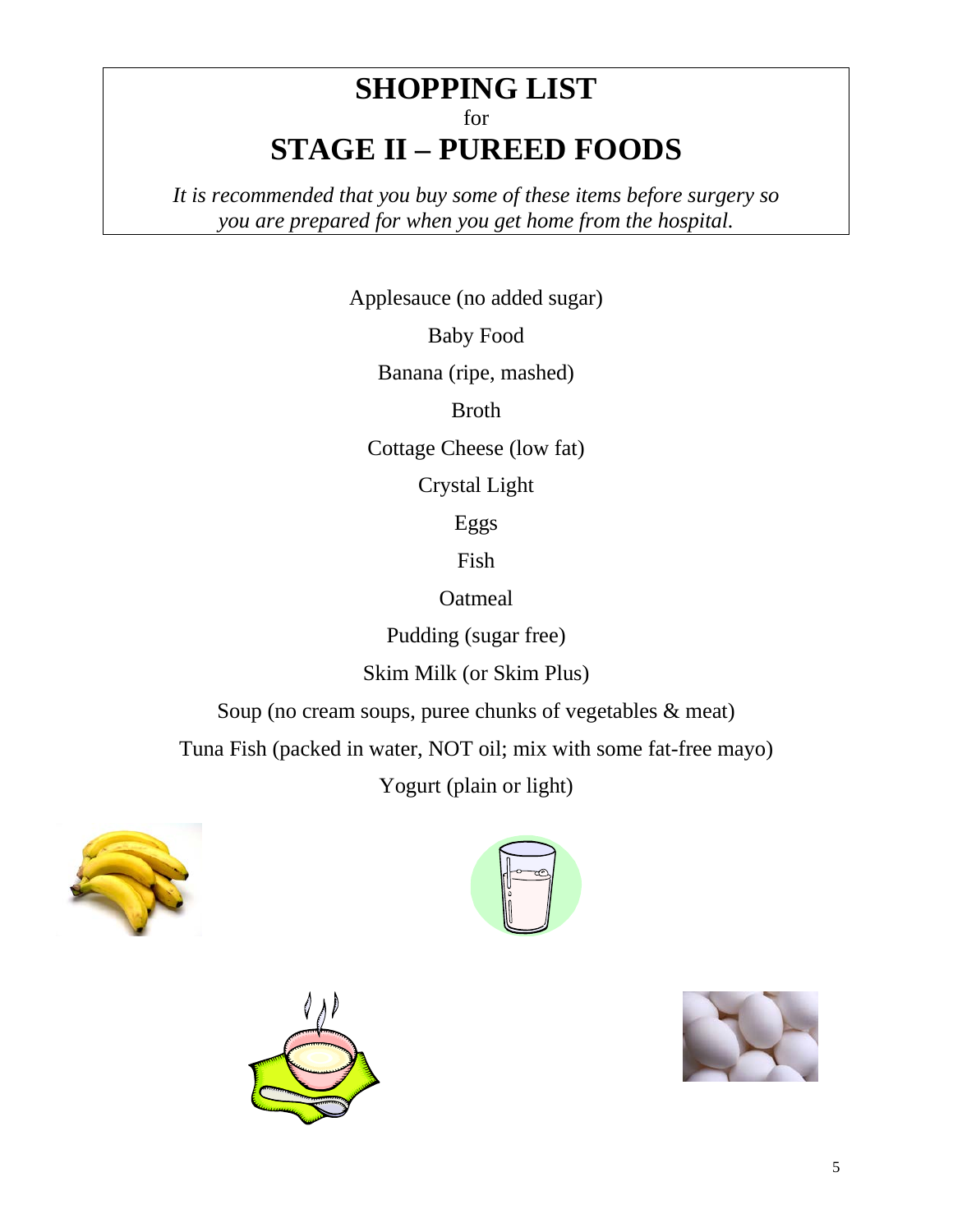#### **Sample Menus (First Month)**

| <b>Breakfast 8:00am</b>                                                                                                    | <b>Breakfast 8:00am</b>                                                                                    | <b>Breakfast 8:00am</b>                                                                            |
|----------------------------------------------------------------------------------------------------------------------------|------------------------------------------------------------------------------------------------------------|----------------------------------------------------------------------------------------------------|
| $\frac{1}{4}$ - $\frac{1}{2}$ cup cooked cereal<br>$\frac{1}{4}$ - $\frac{1}{2}$ cup skim plus or fat free<br>Lactaid milk | $\frac{1}{4}$ cup unsweetened<br>applesauce<br>$\frac{1}{4}$ - $\frac{1}{2}$ cup non fat cottage<br>cheese | $\frac{1}{2}$ - 1 soft poached and<br>chopped up egg<br>1/4 cup unsweetened applesauce             |
| <b>Supplement 10:00am</b>                                                                                                  | <b>Supplement 10:00am</b>                                                                                  | <b>Supplement 10:00am</b>                                                                          |
| $1/2$ cup skim plus<br>or skim milk                                                                                        | $1/2$ cup skim plus<br>or skim milk                                                                        | $1/2$ cup skim plus<br>or skim milk                                                                |
| Lunch $12:00 \text{pm}$                                                                                                    | Lunch $12:00 \text{pm}$                                                                                    | Lunch $12:00 \text{pm}$                                                                            |
| $\frac{1}{4}$ - $\frac{1}{2}$ cup low sugar yogurt<br>1/4 cup pureed fruit                                                 | $\frac{1}{4}$ - $\frac{1}{2}$ cup blended soup<br>1/4 cup Egg salad with low-fat<br>mayo                   | $\frac{1}{4}$ - $\frac{1}{2}$ cup blended soup<br>$\frac{1}{4}$ cup tuna fish with low fat<br>mayo |
| <b>Small Meal 2:00pm</b>                                                                                                   | <b>Small Meal 2:00pm</b>                                                                                   | <b>Small Meal 2:00pm</b>                                                                           |
| $\frac{1}{4}$ - $\frac{1}{2}$ cup sugar free pudding<br>made w/skim or skim plus<br>milk<br>1 sugar free popsicle          | $\frac{1}{4}$ cup cottage cheese<br>1 sugar free popsicle                                                  | $\frac{1}{4}$ - $\frac{1}{2}$ cup low fat ricotta<br>cheese with cinnamon                          |
| Dinner 6:00pm                                                                                                              | Dinner 6:00pm                                                                                              | Dinner 6:00pm                                                                                      |
| $\frac{1}{4}$ - $\frac{1}{2}$ cup blended soup<br>1/4 cup pureed fruit                                                     | $\frac{1}{4}$ - $\frac{1}{2}$ cup chicken soufflé<br>1/4 cup mashed potato                                 | 1-2oz very soft flaked fish<br>w/low fat mayo<br>$\frac{1}{4}$ cup puree vegetable                 |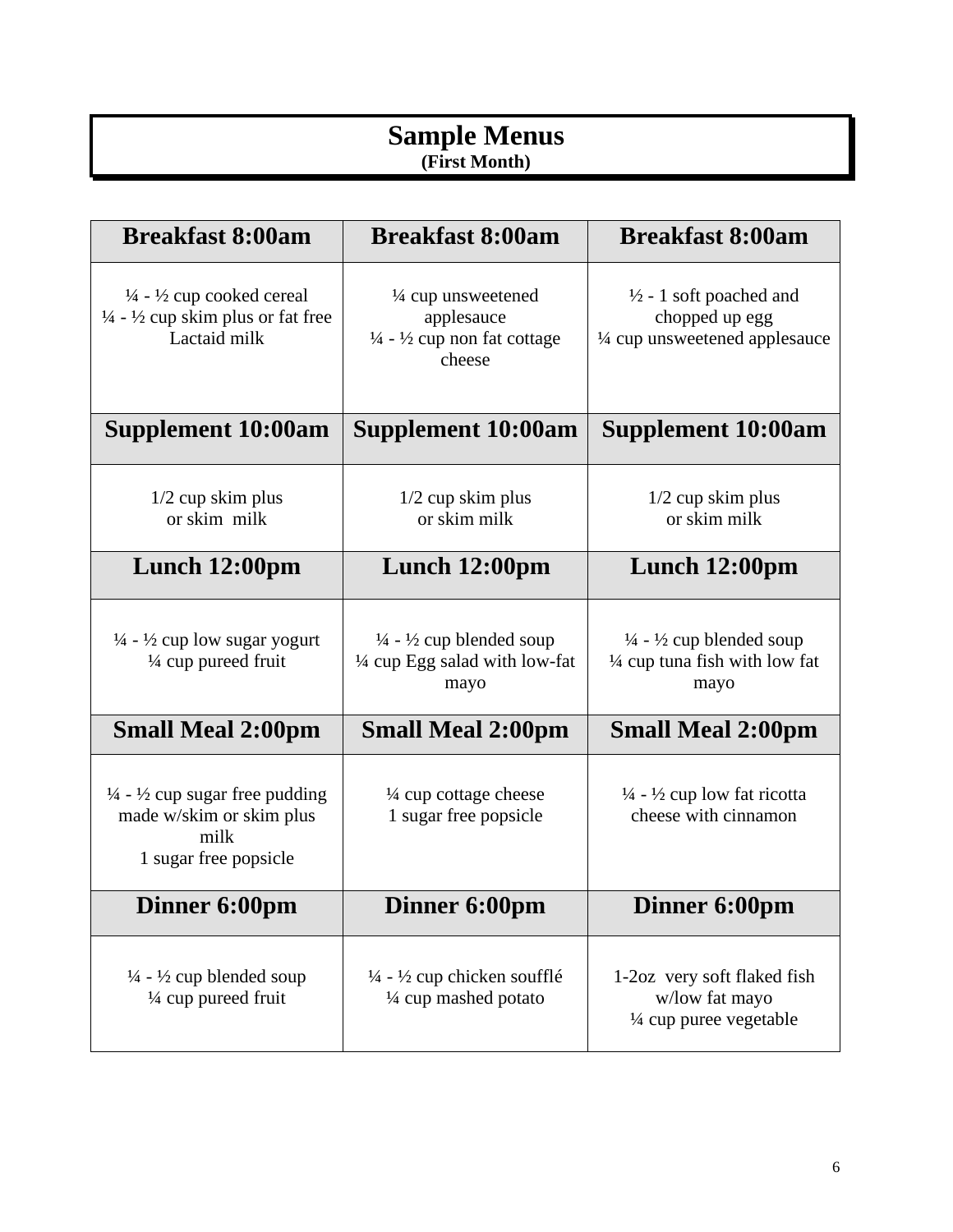## **Common Concerns**

#### **What if I am vomiting?**

- Don't eat or drink quickly. This commonly happens when people eat or drink while watching TV or talking on the phone. Skipping meals can cause extreme hunger, which can lead to rapid and excessive food intake.
- Chew thoroughly. Chew all foods 20-25 times before swallowing.
- Don't overeat. One bite too many can cause vomiting. Eating too quickly can lead to overeating because the "full" signal is too late. At your next meal remember to eat 1-2 bites less, and you will notice a difference.
- You may have introduced a solid food too soon. Wait and reintroduce that food 1 week later.
- Don't drink liquids with meals.

#### **What if I am constipated?**

- It is normal to experience less stool output as your food intake decreases.
- Make sure you are drinking at least 8 8oz cups of non-calorie fluids each day.
- After the first month, make sure you are eating 5 servings of fruits and vegetables each day and choosing high fiber cereals and grains.
- Increase your activity level.
- If it's still a problem, discuss medications with your doctor.

#### **Can I drink alcohol?**

- Don't drink alcohol during the first month after surgery.
- Alcoholic beverages are high in calories and can cause weight gain when consumed in excess.
- Choose alcoholic beverages sparingly. Limit to a few times each month. Choose alcoholic beverages lowest in calories like light beers, dry white and red wines. Choose non-calorie mixers like club soda, diet tonic and diet sodas.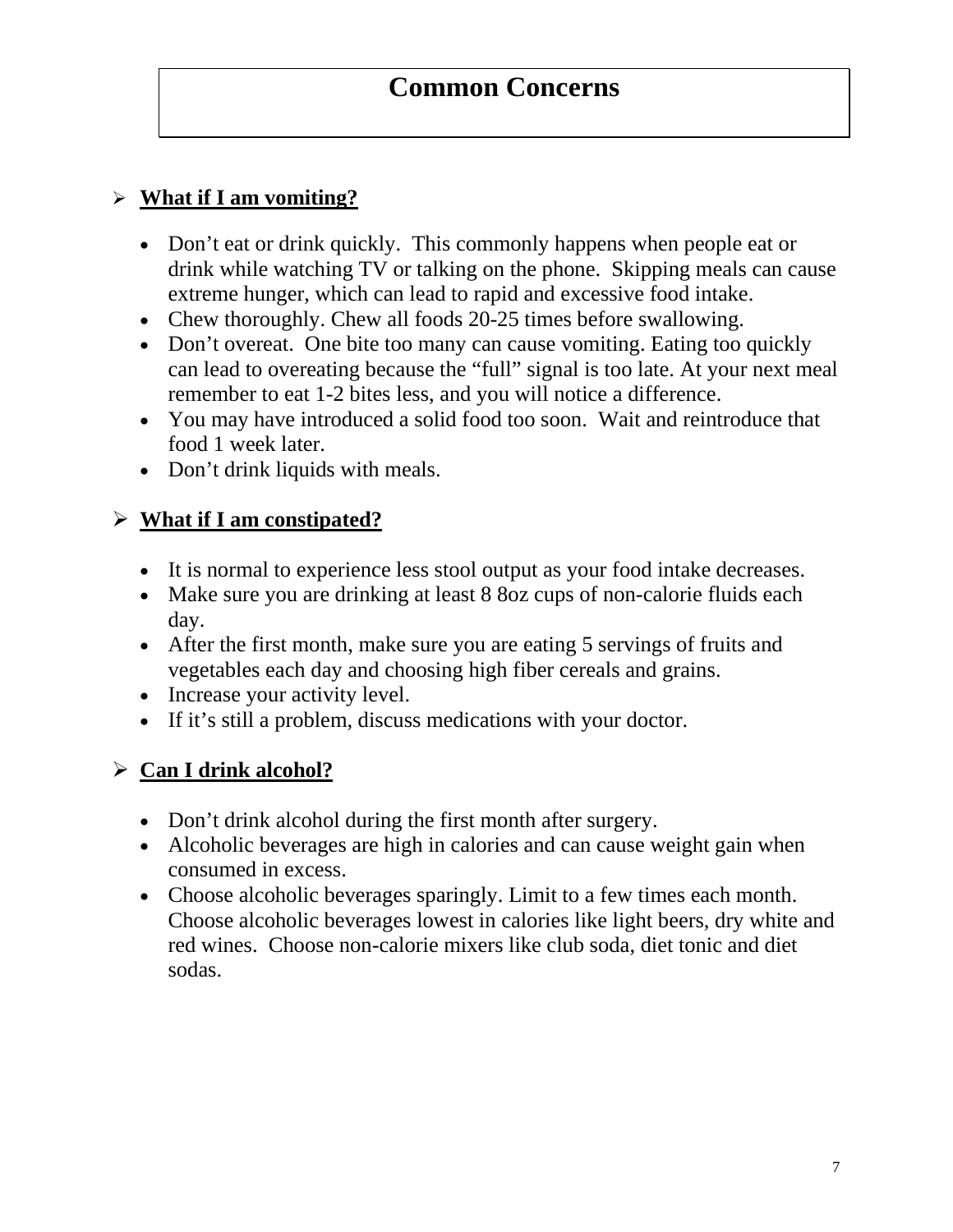# **Concentrated Sweets**

Most of these foods and beverages are filled with "empty" calories in the form of sugar. These products provide mainly calories with limited nutritional value (for ex. vitamins, minerals, protein and fiber.) Every bite counts after surgery. The items listed below easily flow through the restriction of the band and make it difficult to feel full, thus allowing you to eat and absorb more calories. Filling up on these "concentrated sweets" can prevent weight loss and can replace healthier foods in your diet.

#### **Foods to avoid**

| <b>ice cream</b>                           | <b>Kegu</b>  |
|--------------------------------------------|--------------|
| <b>Chocolate milk</b>                      | Lemo         |
| Pudding                                    | Kool         |
| <b>Sweetened, fruited or frozen yogurt</b> | <b>Suga</b>  |
| <b>Dried fruits</b>                        | <b>Snap</b>  |
| <b>Canned or frozen fruits in syrup</b>    | <b>Table</b> |
| Fruit juice                                | Hone         |
| <b>Sugar coated cereal</b>                 | Cand         |
| Doughnut                                   | Regu         |
| <b>Popsicles</b>                           | Suga:        |
| <b>Cakes</b>                               | Mola         |
| Pies                                       | Syru         |
| <b>Cookies</b>                             | <b>Sherl</b> |
| <b>Jellies</b>                             | Jams         |
|                                            |              |

**Regular soft drinks** Lemonade **Kool Aid Sugared** ice tea **Snapple or fruit drinks Table sugar Honey Candy Regular Jell-O Sugar gum Cakes Molasses Syrups Sherbet / Sorbet**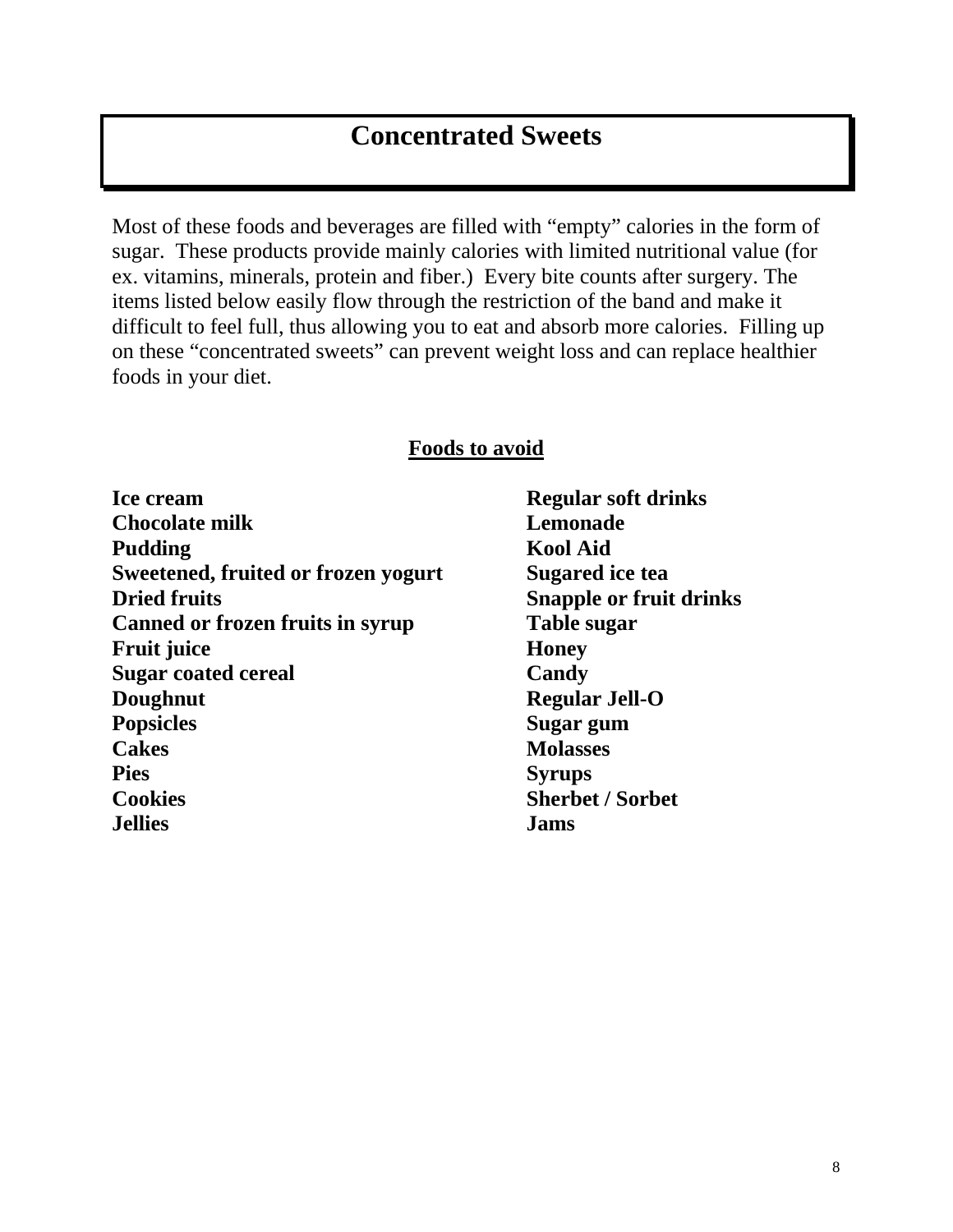You are eating much less food, and therefore require extra vitamins and minerals. Most of these supplements are over-the-counter and will need to be paid for out-ofpocket (not covered by insurance). It may be necessary to take additional vitamins and minerals, such as vitamin  $B_{12}$  and iron.

#### **Labs will be followed and other supplements may be prescribed as needed.**

|                   | First Month After Surgery                                                                                                                                              | <b>After First Month</b>                                                                                                                                                                           |
|-------------------|------------------------------------------------------------------------------------------------------------------------------------------------------------------------|----------------------------------------------------------------------------------------------------------------------------------------------------------------------------------------------------|
|                   | <b>ALL MUST BE</b><br><b>CHEWABLE OR LIQUID</b>                                                                                                                        | <b>CAN BE IN PILL FORM</b><br>(but you can also take chewable or                                                                                                                                   |
|                   | <b>VITAMINS</b>                                                                                                                                                        | liquid vitamins)                                                                                                                                                                                   |
| Multi-<br>Vitamin | $\triangleright$ Chew 1 in AM & 1 in PM<br>Best if taken with food<br>➤<br><i>Try</i> Flintstone Complete,<br>➤<br><b>Centrum Chewables</b><br>(make sure it has iron) | $\triangleright$ Take 1-2 daily<br>$\triangleright$ Best if taken with food<br>$\triangleright$ Avoid time released capsules<br>$\triangleright$ Try Centrum, One-A-Day (make sure<br>it has iron) |
| Calcium           | $\triangleright$ Chew 1 in AM & 1 in PM<br>$\triangleright$ Best if taken with food<br>$\triangleright$ <i>Try</i> <u>Viactiv</u> or Tums Ultra                        | $\triangleright$ Take 2 doses: 1 serving in the AM & 1<br>serving in the PM for a total of<br>1000-1200 mg/day<br>$Try$ Citracal + D<br>➤                                                          |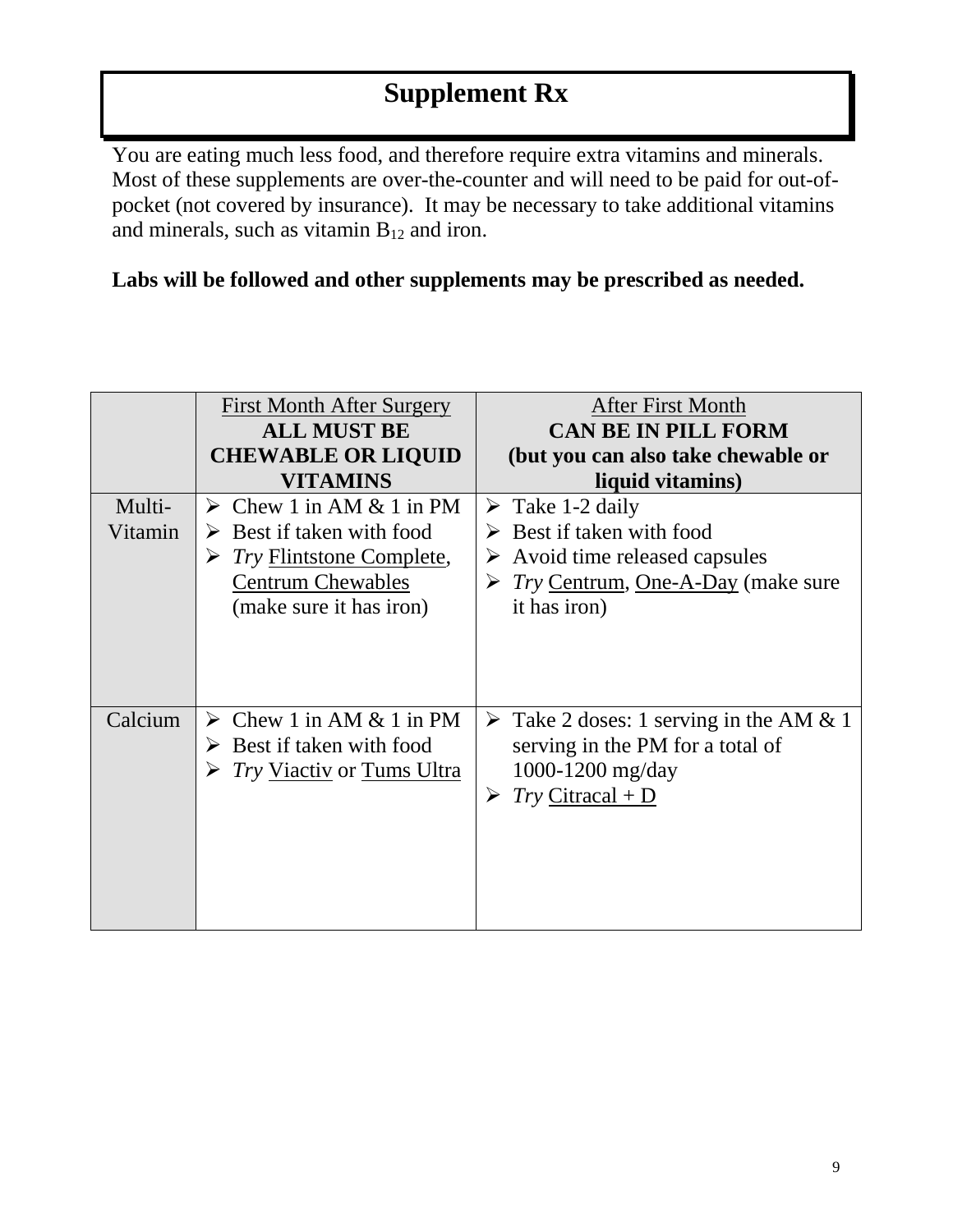# **Protein Rich Foods**

The following are approximate calories, protein, and fat amounts. See the nutrition label for more specific information. Chose protein rich foods from the very lean meat, lean meat, dairy, and beans categories. The medium and high fat categories on the next page are to show examples of foods higher in calories and fat (**you should avoid or limit these foods**).

#### **VERY LEAN MEAT 105 calories, 21 grams of protein, and 0-3 grams of fat per serving**

| <b>FOOD ITEM</b>                                                                 | <b>SERVING SIZE</b> |
|----------------------------------------------------------------------------------|---------------------|
| <i>Poultry</i> – chicken or turkey (white meat, no skin)                         | $3 oz*$             |
| <i>Fish</i> – fresh or frozen cod, flounder, halibut, lox; tuna (fresh or canned | 3 oz                |
| in water)                                                                        |                     |
| $Shellfish - claims, crab, lobster, scallops, shrimp$                            | 3 oz                |
| Fat-free cheese                                                                  | 3 oz                |
| Low-fat cottage cheese                                                           | $\frac{3}{4}$ cup   |
| Turkey ham                                                                       | 3 oz                |
| Egg whites                                                                       | $\mathsf{\hat{n}}$  |

#### **LEAN MEAT 165 calories, 21 grams of protein, and 9 grams of fat per serving**

| <b>FOOD ITEM</b>                                                            | <b>SERVING SIZE</b> |
|-----------------------------------------------------------------------------|---------------------|
| Beef – USDA Select or Choice grades of lean beef trimmed of fat,            | 3 oz                |
| such as round, sirloin, and flank steak; tenderloin; roast (rib, chuck,     |                     |
| rump); steak (T-bone, porterhouse, cubed); ground round                     |                     |
| <i>Pork</i> – lean pork, such as fresh ham; canned, cured, or boiled ham;   | 3 oz                |
| Canadian bacon; tenderloin, center loin chop                                |                     |
| $Lamb$ – roast, chop, or leg                                                | 3 oz                |
| <i>Poultry</i> – chicken, turkey (dark meat, no skin), chicken (white meat, | 3 oz                |
| with skin)                                                                  |                     |
| $Fish$ – salmon (fresh or canned), catfish, tuna (canned in oil, drained)   | 3 oz                |
| Grated parmesan cheese                                                      | 6 Tbsp              |

#### **DAIRY PRODUCTS AND BEANS**

| <b>FOOD ITEM</b>                                            | <b>SERVING SIZE</b> | <b>CALORIES</b> | <b>PROTEIN</b> | <b>FAT</b>  |
|-------------------------------------------------------------|---------------------|-----------------|----------------|-------------|
| $Milk$ – fat-free (skim milk), 1%                           | 1 cup               | 90              | 8 grams        | $0-3$ grams |
| $Yogurt$ – fat-free (plain or<br>flavored with nonnutritive | 6 oz                | 90              | 8 grams        | $0-3$ grams |
| sweetener)                                                  |                     |                 |                |             |
| Beans, peas, lentils (cooked)                               | $\frac{1}{2}$ cup   | 115             | 10 grams       | $0-2$ grams |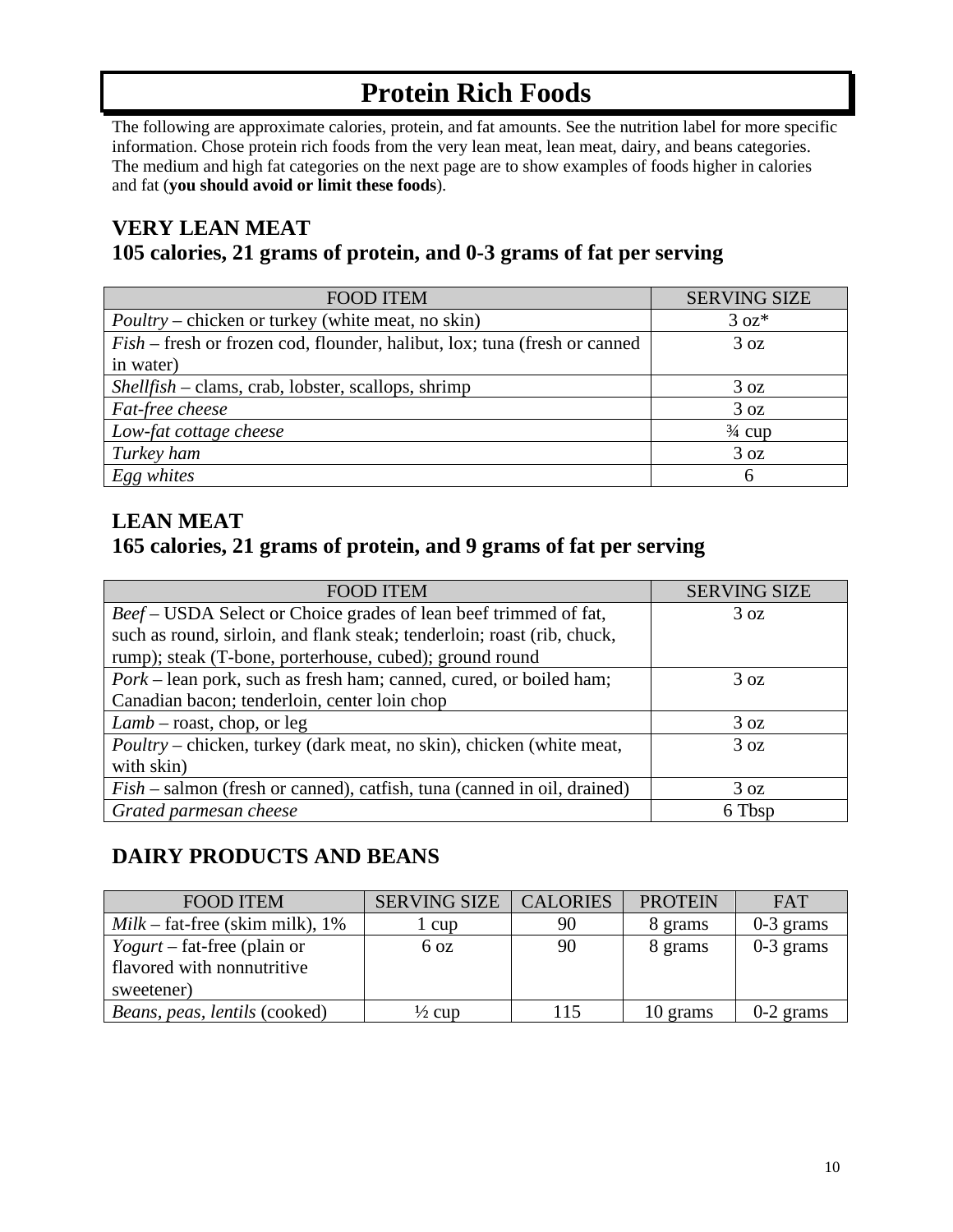#### **MEDIUM FAT MEAT 225 calories, 21 grams of protein, and 15 grams of fat per serving**

| <b>FOOD ITEM</b>                                                         | <b>SERVING SIZE</b> |
|--------------------------------------------------------------------------|---------------------|
| Beef – ground beef, meatloaf, corned beef, short ribs, prime rib         | 3 oz                |
| trimmed of fat                                                           |                     |
| $\textit{Pork}-$ top loin, chop, cutlet                                  | 3 oz                |
| $Lamb$ – rib roast, ground                                               | 3 oz                |
| Veal – cutlet (ground or cubed, not breaded)                             | 3 oz                |
| <i>Poultry</i> – chicken (dark meat, with skin), ground turkey or ground | 3 oz                |
| chicken, fried chicken (with skin)                                       |                     |
| $Fish - any friend fish product$                                         | 3 oz                |
| Cheese - feta, mozzarella                                                | 3 oz                |
| Cheese – ricotta                                                         | $\frac{3}{4}$ cup   |
| <i>Egg</i>                                                               | 3                   |
| Tofu                                                                     | $1\frac{1}{2}$ cups |
| Tempeh                                                                   | $\frac{3}{4}$ cup   |

#### **HIGH FAT MEAT 300 calories, 21 grams of protein, and 24 grams of fat per serving**

| <b>FOOD ITEM</b>                                                  | <b>SERVING SIZE</b> |
|-------------------------------------------------------------------|---------------------|
| <i>Pork</i> – spareribs, ground pork, pork sausage                | 3 oz                |
| Cheese – all regular cheeses, such as American, cheddar, Monterey | 3 oz                |
| Jack, Swiss                                                       |                     |
| Processed sandwich meats - bologna, salami                        | 3 oz                |
| Sausage                                                           | 3 oz                |
| Peanut butter                                                     | 3 Tbsp              |

\*3 oz is about the size of a deck of cards. These serving sizes are listed here in order to compare quantities and categorize the foods into groups. Remember - you will most likely not be able to eat these serving size amounts right after surgery!

Food preparation is important. Grill, bake, boil, or broil without adding fats. Avoid frying. Remove skin and fat.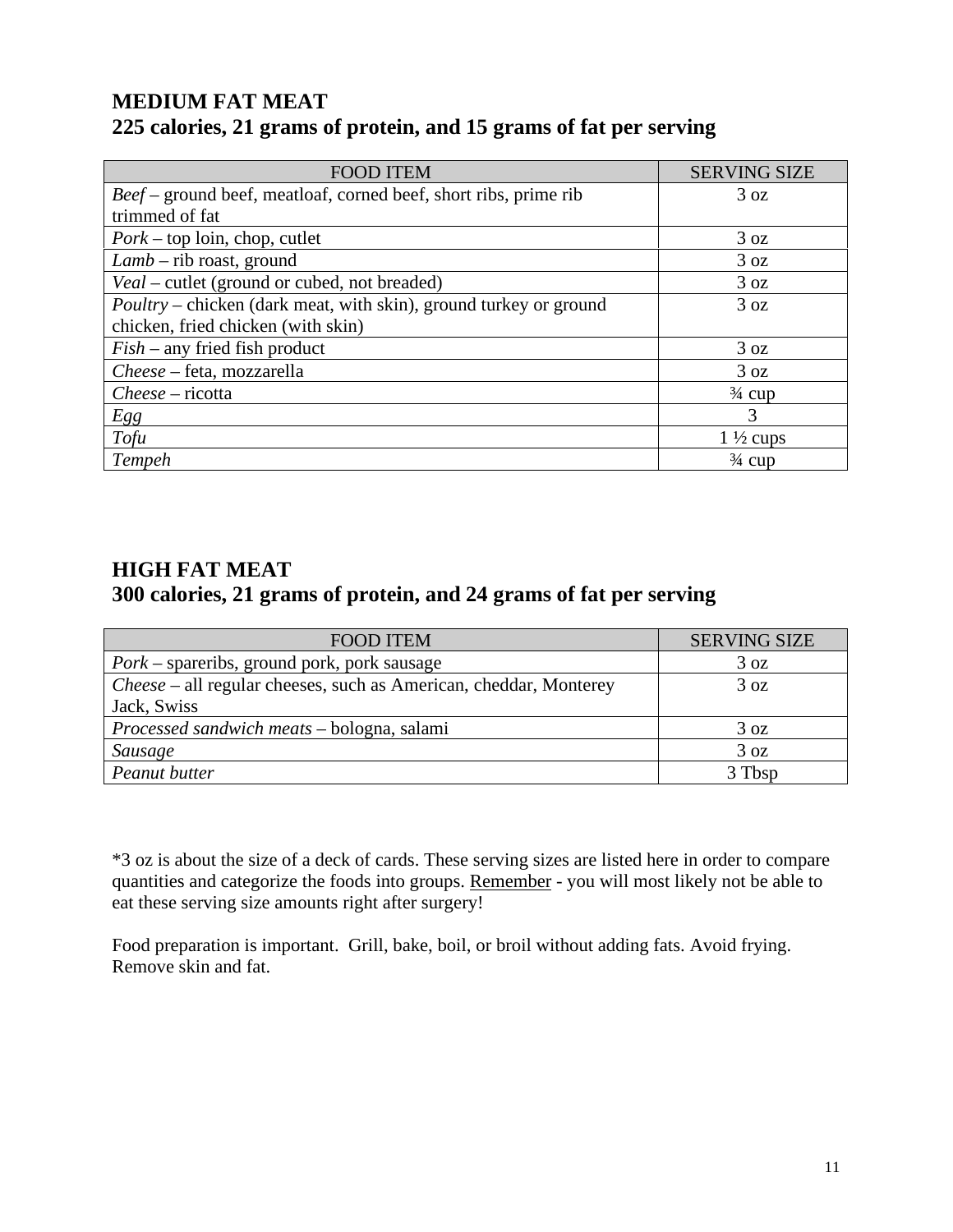# **Food Log Sample**

Name: Jane Doe Date: 5/20/04 Days Post Op: 8 weeks

| <b>Time</b>      | <b>Food / Condiment / Supplement</b><br>(be as detailed as possible - list brands, method of<br>cooking, etc.) | <b>Amount</b><br>(Tsp, oz, Tbs, cups)                                                     | <b>Grams</b> of<br><b>Protein</b> |
|------------------|----------------------------------------------------------------------------------------------------------------|-------------------------------------------------------------------------------------------|-----------------------------------|
| <b>Breakfast</b> |                                                                                                                |                                                                                           |                                   |
| 8:00 AM          | Hard boiled egg                                                                                                |                                                                                           | 6                                 |
|                  | Whole wheat toast                                                                                              | $\frac{1}{2}$ piece                                                                       | $\mathbf{1}$                      |
|                  |                                                                                                                |                                                                                           |                                   |
| Lunch            |                                                                                                                |                                                                                           |                                   |
| 12:30 PM         | Tuna, canned in water                                                                                          | $2 \text{ oz}$                                                                            | 16                                |
|                  | Light mayonnaise                                                                                               | 1 tsp                                                                                     | $\theta$                          |
|                  | Low fat Triscuits                                                                                              | 3                                                                                         | $\mathbf{1}$                      |
|                  | Tomato, medium, sliced thin                                                                                    | 1 slice                                                                                   | $\boldsymbol{0}$                  |
|                  |                                                                                                                |                                                                                           |                                   |
| <b>Dinner</b>    |                                                                                                                |                                                                                           |                                   |
| 6:00 PM          | Chicken thigh, roasted, in lemon sauce,<br>cut into small pieces                                               | 2 oz                                                                                      | 14                                |
|                  | Carrots, steamed, cut up                                                                                       | 2 Tbsp                                                                                    | $\boldsymbol{0}$                  |
|                  | Peas, green, cooked                                                                                            | 1 Tbsp                                                                                    | 1                                 |
|                  |                                                                                                                |                                                                                           |                                   |
| Snack(s)         |                                                                                                                |                                                                                           |                                   |
| 8:00 PM          | Low fat cottage cheese                                                                                         | $\frac{1}{2}$ cup                                                                         | 14                                |
|                  | Canned pears (no sugar added)                                                                                  | 2 pieces                                                                                  | $\theta$                          |
|                  |                                                                                                                |                                                                                           |                                   |
| <b>Beverages</b> |                                                                                                                |                                                                                           |                                   |
| 7:00 AM          | Water                                                                                                          | 4 oz                                                                                      | $\overline{0}$                    |
| 9:00 AM          | Skim plus milk                                                                                                 | 12 oz                                                                                     | 11                                |
| 2-4 PM           | Crystal light                                                                                                  | 20 oz                                                                                     | $\overline{0}$                    |
| 7:00 PM          | Diet Snapple                                                                                                   | 12 oz                                                                                     | $\overline{0}$                    |
| 9:00 PM          | Water                                                                                                          | 16 oz<br>$\mathbf{m}$ $\mathbf{m}$<br>$\mathbf{e}$ $\mathbf{n}$ $\mathbf{u}$ $\mathbf{v}$ | $\overline{0}$<br>$\epsilon$      |

 **Total Grams of Protein = 64**